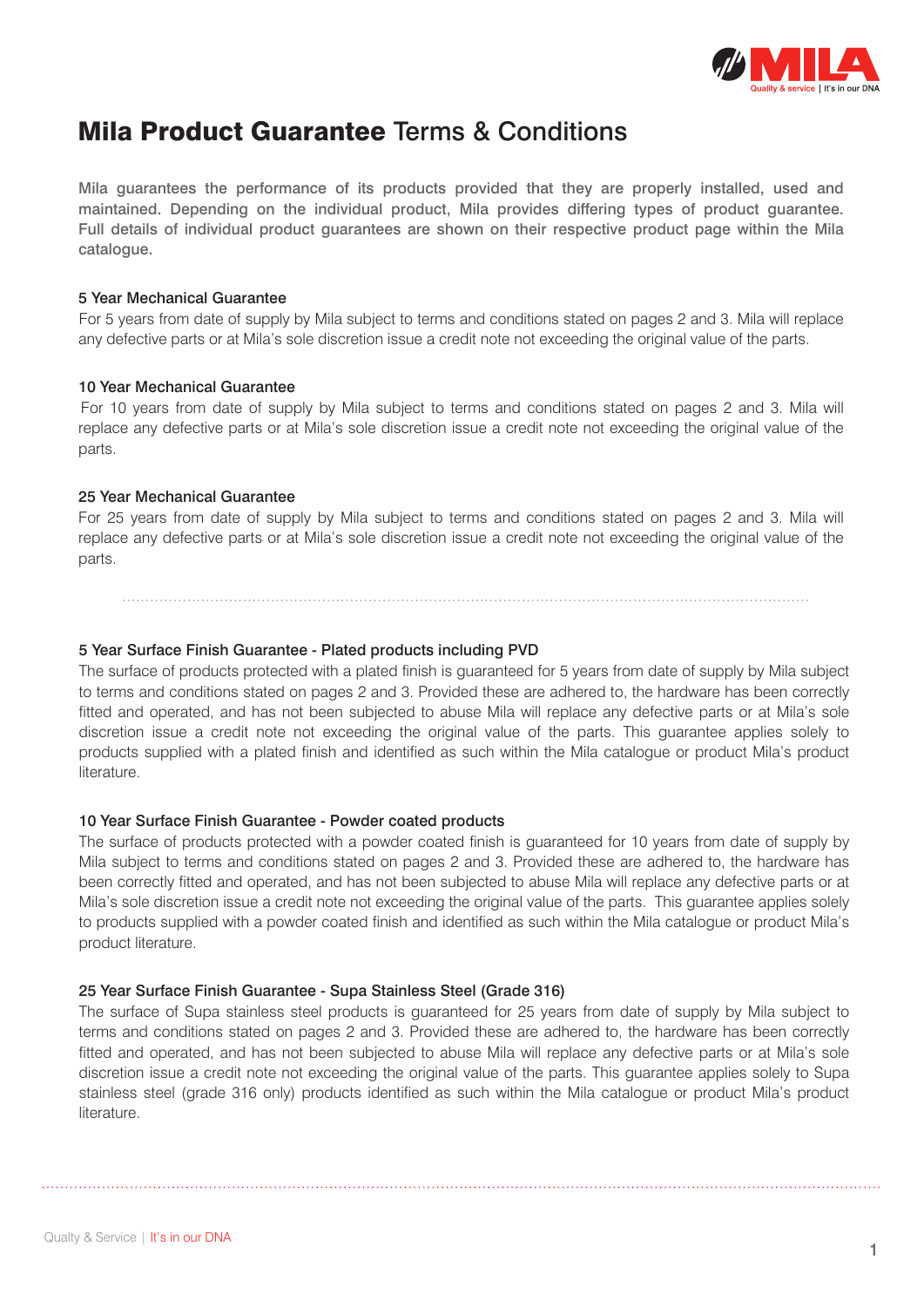

# Mila Product Guarantee Terms & Conditions

- The customer must supply proof of the date of purchase of the parts concerned. a)
- This guarantee shall not apply to any part which has been incorrectly fitted, adjusted or operated, nor to any part which has been subjected to stresses and operating forces beyond the recommended levels. b)
- c) Parts shall not be subject to abuse and shall be maintained and lubricated at least twice per annum, as recommended on page 3.
- Stainless steel screws must be utilised with stainless steel hardware. d)
- Where Mila is responsible for replacement of defective parts only, Mila will provide the labour required to remedy the failure on site and said labour will be chargeable to the customer at the prevailing Mila Maintenance labour rate. This charge will be in respect of time spent on site only, no charge will be made in respect of traveling time. At Mila's sole discretion, it may elect to allow the customer to replace the defective parts. e)
- Mila reserves the right to invoice the customer for all reasonable costs which may be incurred in handling claims which prove not to be covered under this quarantee. f)
- This guarantee applies to Mila products supplied on or after 1st January 2001. g)
- Mila will not accept responsibility for claimed defective parts where Mila have not been provided with the opportunity to inspect the parts concerned on site. h)
- Mila will not accept responsibility for claimed defective parts where Mila has not been paid for said parts (unless payment is not yet due under the Mila Terms of Trade). i)
- This guarantee applies solely to Mila branded products, and does not apply to other products supplied by Mila from time to time which will be supplied with the relevant manufacturers guarantee only (details of which are available on request). j)
- This guarantee does not apply to decorative finishes, or to surface corrosion which does not impair the normal k) functioning of the parts supplied. Certain products are supplied with separate guarantees regarding surface appearance.
- This guarantee does not apply to Mila products which are installed in highly aggressive/corrosive atmospheres unless it is a Mila Supa product Grade 316. If there is any doubt over which areas are deemed highly aggressive/ corrosive the Mila Technical department should be contacted for their recommendations.  $\vert$
- The 'Customer' is defined as the party with whom Mila contracted for the sale and purchase of the parts concerned, m) and this guarantee is enforceable only by the customer.
- This guarantee is only applicable to hardware directly purchased from Mila UK. Therefore any goods supplied by other Mila companies or subsidiaries thereof and/or any third party sales will not be covered by Mila UK's guarantees. n)